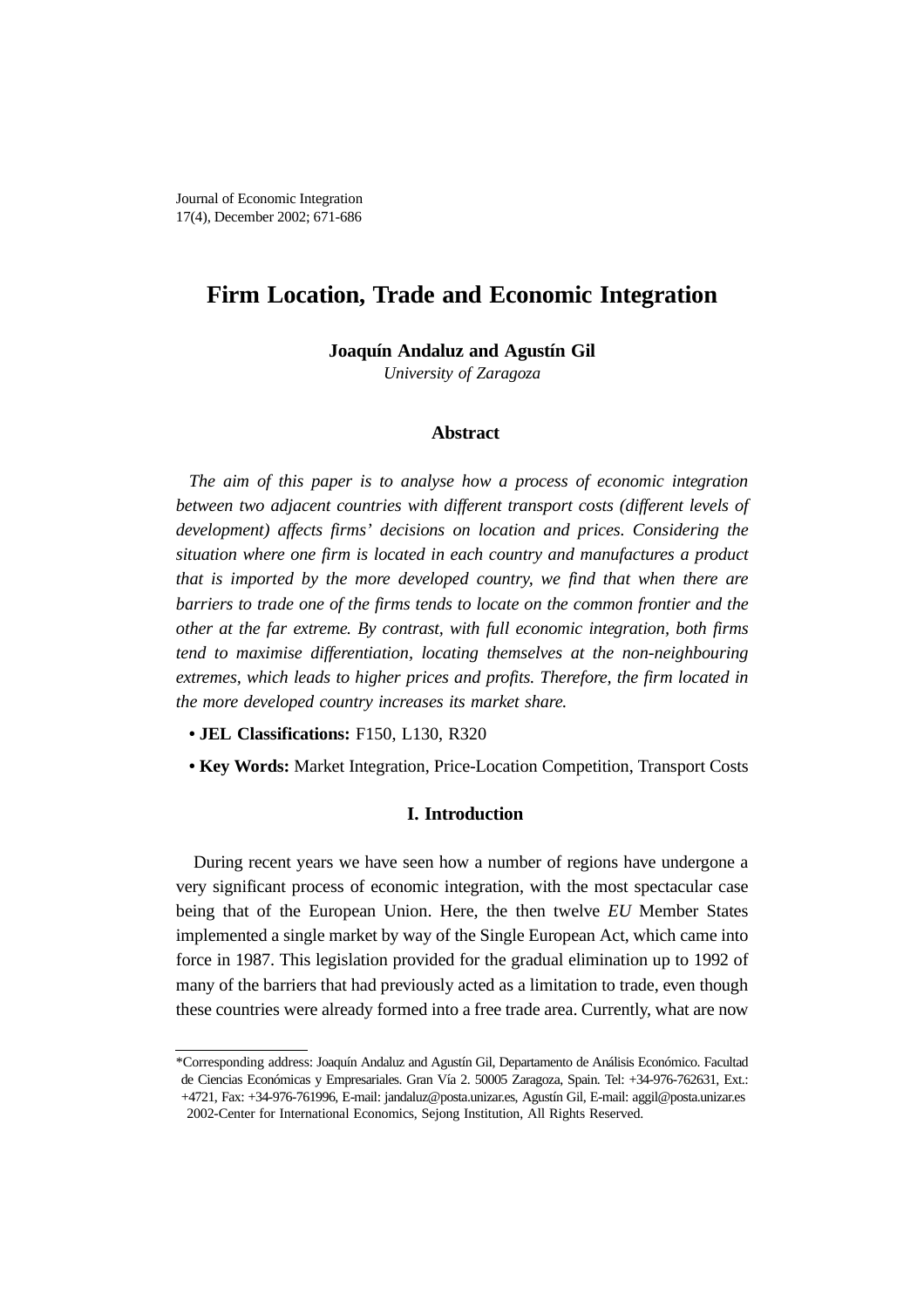the fifteen *EU* Member States are immersed in the subsequent phase of integration, that is to say, the introduction of Economic and Monetary Union (EMU), which has supposed the creation of the European Central Bank and a single currency -the Euro- with the initial participation of eleven countries. Other important trade agreements which can be cited in this regard are the North-American Free Trade Agreement (NAFTA), which is made-up of the USA, Canada and Mexico; the ASEAN in the Asia-Pacific area; and Mercosur in South-America.

Economic integration processes are normally established between adjacent countries which usually have different levels of development and high levels of trade with each other. It is obvious that a programme of full economic integration, such as that being pursued by the *EU* Member States, leads not only to the elimination of trade barriers, but also to a process of real convergence as regards infrastructures, production technologies, standards of living, etc. between the countries participating in it. This is a phenomenon that can be observed, for example, in Spain, Portugal or Ireland following their respectives entries into the European Union. Against that background, one interesting question to be analysed is the effects of an economic integration process on the location and price decisions taken by firms. Specifically, we concentrate on those firms that make products which are imported by more developed countries. These products give rise to more problems for such countries when economic integration processes are being implemented, by virtue of their fear of losing market share following the elimination of trade barriers. Here, we can cite the example of agricultural products in the European Union.

Whilst the literature on international trade has allowed for the existence of space between countries, it would appear to have ignored that of space within them. Recently, a number of authors have tried to correct this deficiency using spatial models. Their use has demonstrated that the results from non-spatial models can be invalid in the circumstances where transport costs are important. Thus, Benson and Hartigan (1983) showed that a tariff (import duty) could induce the domestic firm to lower its mill price (the Metzler paradox). In a subsequent work (1984), these authors also demonstrated that the same result could be obtained if an import quota was considered in place of a tariff. For their part, Porter (1984) and Schöler (1990) illustrated how in certain situations, tariffs could lead to positive effects on welfare.

All these models consider two adjacent countries represented spatially by a line,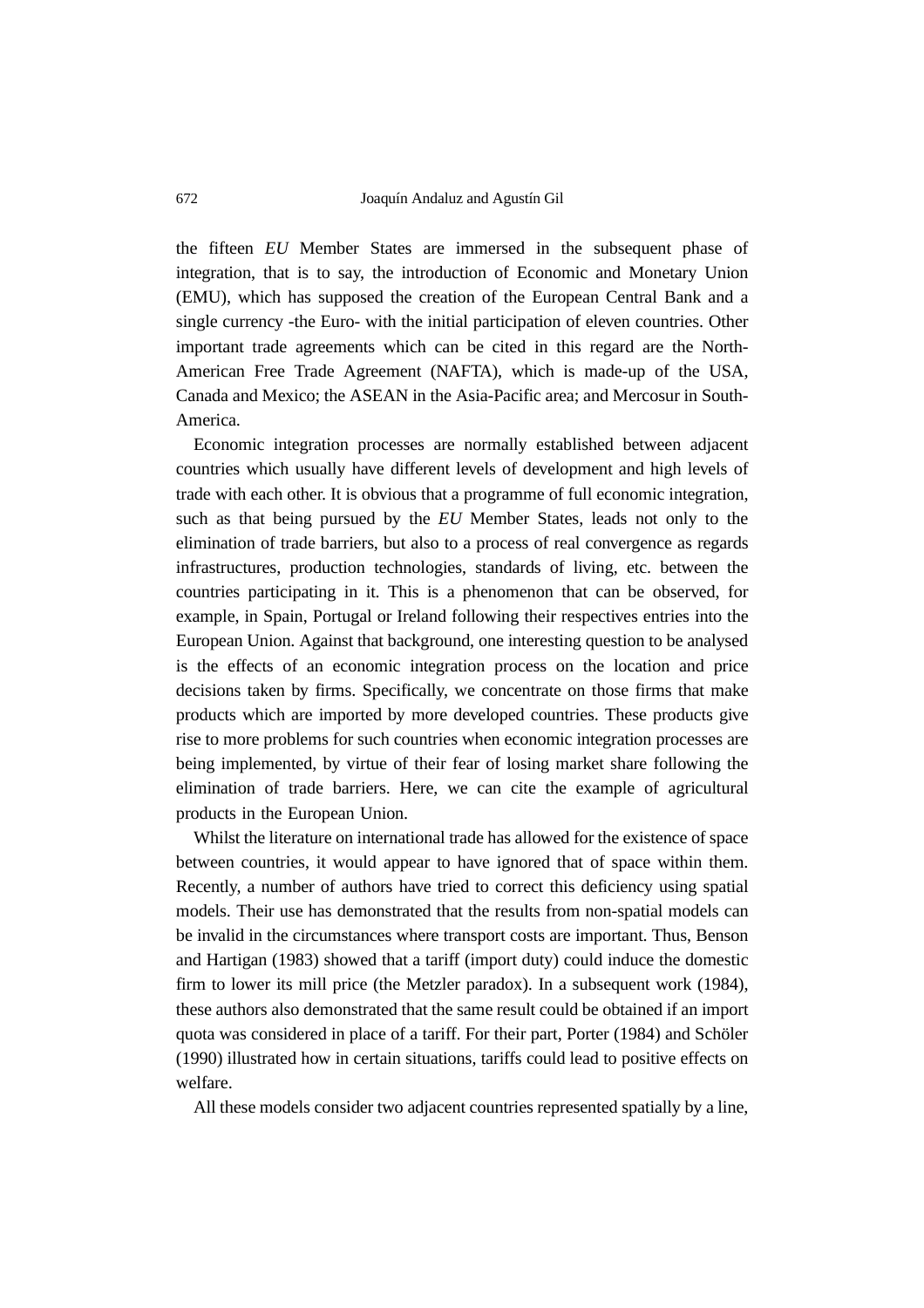with a frontier represented by a point that determines the size of each of them and with the firms located at the extreme ends of that line. They are based on the Löschian approximation with elastic demands and given locations, which has therefore prevented any analysis of the effects of international trade, tariffs and other barriers on the location of the firms within these countries. However, these aspects can be analysed if consideration is given to the approximation of Hotelling  $(1929)^1$ . In this line, Martín-Arroyuelos and Usategui (2000), considering a single firm and linear transport costs, analyse the effects of differences in the quality of infrastructures and in income levels between two adjacent countries, together with a free trade agreement between the two countries, on the location of the firm and its optimum plant size. They determine the circumstances where a free trade agreement may induce a change in the optimum location of the firm from the country with lower transport costs to that with higher transport costs, or vice-versa.

Our study is placed in a similar context, but now considering two firms, one located in each country, which allows us to analyse competition in prices and locations. Our first objective is to analyse the effects of international trade, assuming the existence of trade barriers (import duties, and where the firm can only locate in its own country), on the location of the firms and on the prices in two adjacent countries, considering a product that is imported by the more developed country. Subsequently, we analyse how a process of full economic integration, involving the elimination of all barriers and with real convergence, affects the firms decisions on location and prices.

To that end, we use the spatial approximation of Hotelling with quadratic transport costs. We consider two adjacent countries with different transport costs resulting from their dissimilar geographical characteristics, and with distinct transport infrastructures<sup>2</sup> reflecting their level of economic development. In fact, this is a phenomenon that can be observed with respect to a number of European countries: for example, France and Spain; East and West Germany prior to their

<sup>1</sup> Another approach for analysing the location of the firms in a context of economic integration is offered by Venables (1995). This author uses the model of Dixit and Stiglitz (1977) that considers two locations with a number of firms in each location that allows us to analyse whether or not the firms concentrate. In this model, the locations are given and the firm decides its location in one or the other.

<sup>&</sup>lt;sup>2</sup>The role of infrastructure on the volume of trade is analysed in Bougheas, Demetriades and Morgenroth (1999). These authors in their model predict a positive relacionship between the level of infrastructure and the volume of trade and offer empirical evidence with data from European countries. The impact of public infrastructure on industrial location can be seen in Martin and Rogers (1995). Other public policies that affect firms' location decisions, considering adjacent countries, are analysed in Holmes (1998)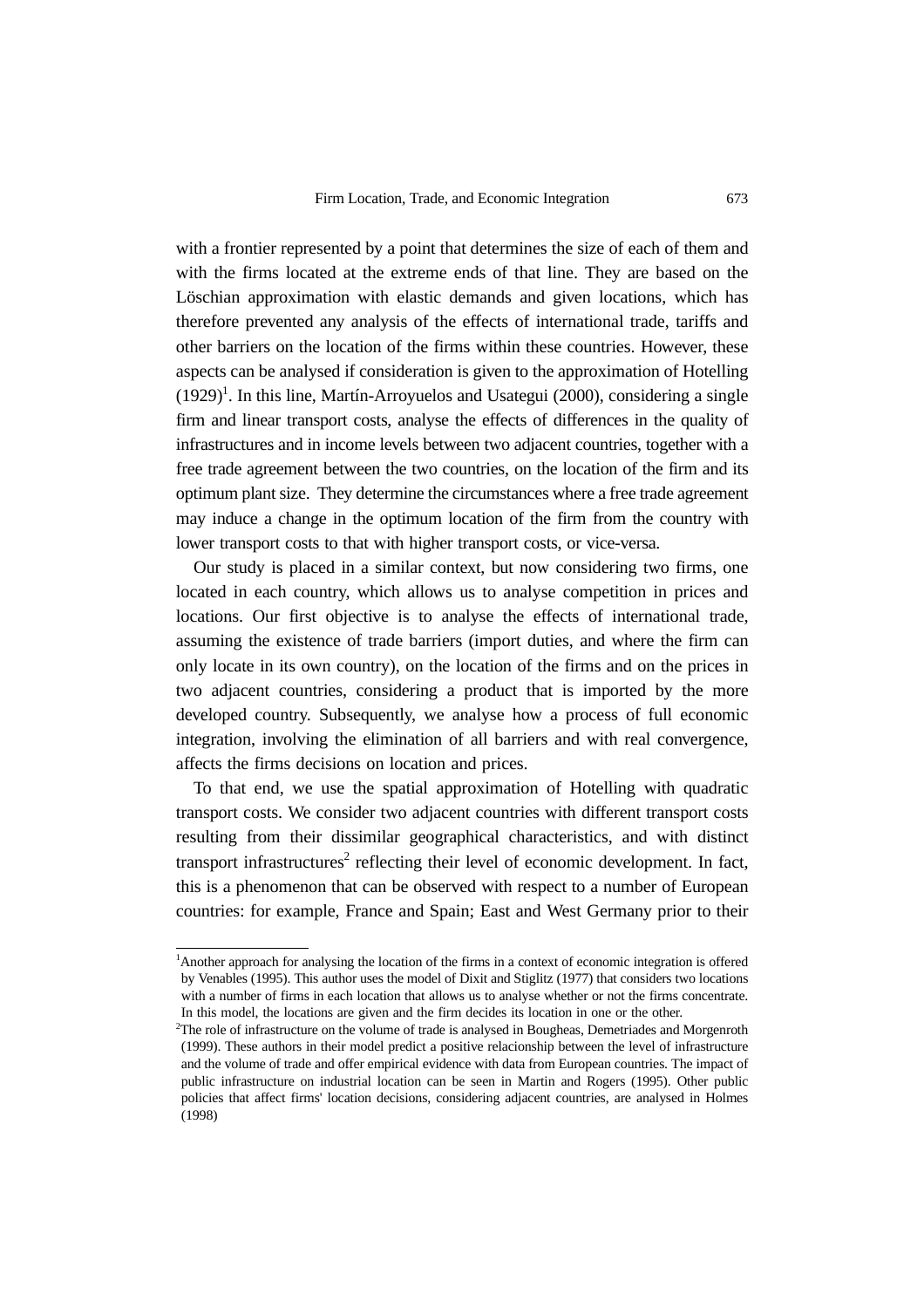reunification; and, in general, between the countries of Eastern Europe and those of the European Union, such as Germany and the Czech Republic, Austria and Hungary or Italy and Slovenia. Similarly, it applies to various countries on the American continent, for example the USA and Mexico. At a later stage, when full economic integration is considered, it is assumed that the transport costs are equal in the two countries.

We obtain different results with respect to the location of the firms. In the case of barriers to trade, we find that the firm which exports will tend to locate itself on the frontier of both countries, whilst the other firm differentiates itself from its rival to the maximum extent and locates at the other extreme of the country. The analysis of industrial location in different countries and/or regions with differing transport costs, where these depend on their respective levels of economic development, allows us to identify a number of examples that support this result. These examples appear to confirm that the firms tend to locate in the country with the lower level of development, on the frontier with the more developed country or region. Thus, if we consider the USA and Mexico, we can note how many Mexican firms tend to locate on the frontier with the USA. Similarly, in Spain we can observe a concentration of industrial location in the North-eastern quadrant, on the frontier with France, whilst in the case of Italy we can also note a tendency for firms to locate on its Northern frontier with the rest of the *EU*.

However, when we turn our attention to full economic integration, we find that the location changes. In this case, the firms tend to locate as far away from one another as possible at the non-neighbouring extremes of the countries -in such a way that the principle of maximum differentiation is complied with- in order to avoid competition in prices. Therefore, the firm located in the more developed country increases its market share.

The rest of the paper is organised as follows. The model is presented in Section II. Section III is devoted to an analysis of competition in location and prices under two scenarios, namely with full economic integration and without it. Section IV summarizes the results.

## **II. THE MODEL**

We develop a version of the D'Aspremont, Gabszewicz and Thisse (1979) model, characterized by the following assumptions: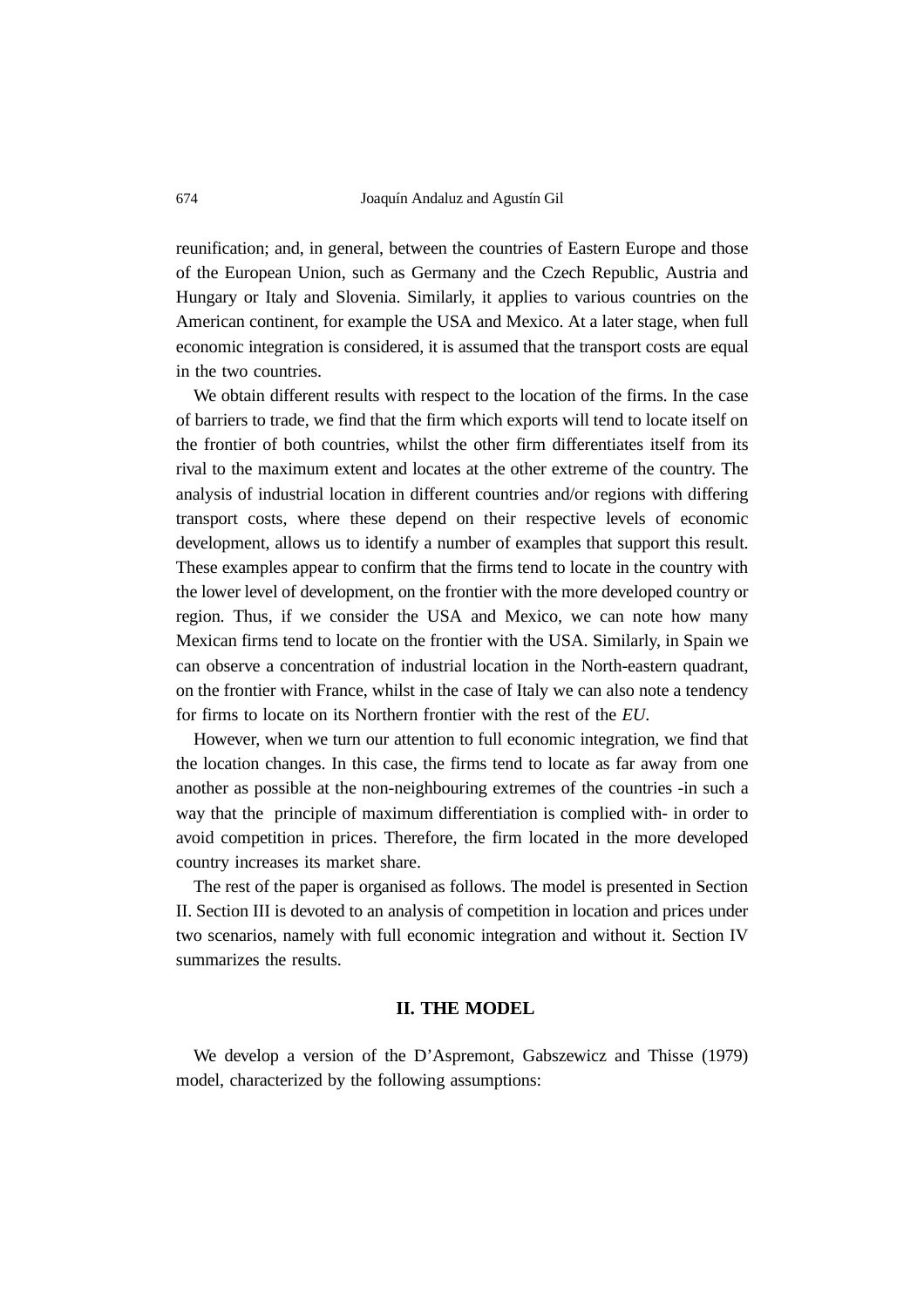### **A. Markets**

Let us consider a linear market of length 2 which extends over two countries A and *B*.

Country A takes up from 0 to 1 and country B occupies from 1 to 2. Thus, 1 represents the frontier between the two countries and they have equal size.

The goods produced in each of these two countries can be destined either to internal or external consumption. Prior to integration, foreign sales are subject to a specific trade barrier  $l_i$  ( $i = A,B$ ) (for example, an import duty).

## **B. Firms**

There are two firms, which produce the same good and which are differentiated solely by their location.

The firm belonging to country A is situated at a distance "a", whilst the firm belonging to country  $B$  is located at a distance "b", with both distances being measured from the left extreme of the interval [0,2].

Without economic integration, each firm chooses a location in the domestic market alone, in such a way that  $a \in [0,1]$  and  $b \in [1,2]$ . Therefore, the frontier acts as a barrier to location, in the sense that the firms cannot locate in the foreign country.

With economic integration there are no barriers to the location of the firms.

Furthermore, there are no production costs and the location, once chosen, remain fixed. Each firm first decides on location, and subsequently selects a nondiscriminatory (f.o.b.) mill price,  $p_i$ , to maximise profits,  $\Pi_i$  (*i*=*a*,*b*).

#### **C. Consumers**

The consumers are uniformly distributed throughout the length of the interval [0,2] and with density equal to one.

Each consumer buys one unit of the good if the sum of the price and the transport cost is lower than or equal to the reservation price, and zero otherwise.

We consider a reservation price, common for all consumers and sufficiently high for the market to be covered.

Let  $t_i$ , be the per unit of distance cost to transport one unit of the good in country  $i$  ( $i = A, B$ ). We assume quadratic transport costs. Initially, without economic integration, we assume that  $t_B > t_A$ , in such a way that a consumer *X* who lives in country *A* and who buys the product from a firm situated in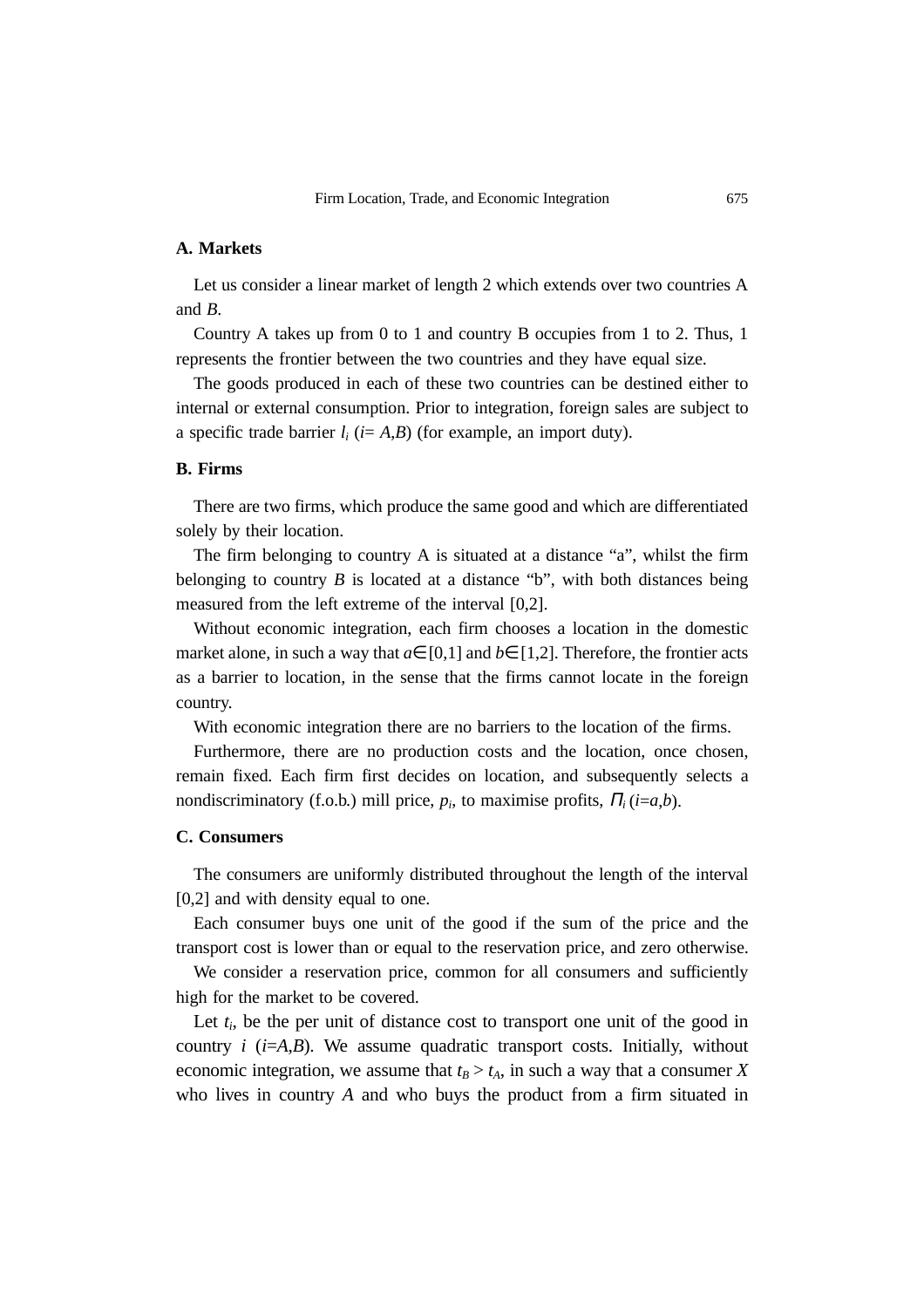country *B* and, specifically, located in *Z* and where the frontier is represented by *Y*, incurs the following transport costs:  $t_A(X-Y)^2 + t_B(Z-Y)^2$ . In this case, the space is not homogeneous and the transport cost from *X* to *Z* will be given by the total of the transport cost from  $X$  to the frontier, with this corresponding to country *A*, plus the transport cost from this frontier to *Z*, with this corresponding to country *B*. The following example illustrates what we have just said. *A* consumer living in country *A* takes a taxi from his location to the frontier. This taxi does not have a licence to operate in the other country, and therefore in country  $B$  the consumer has to take another taxi, which has different fares, from the frontier to the location of the firm in country B. Subsequently, we consider a situation of full economic integration, with the elimination of all barriers and real convergence, in such a way that the countries have equal transport costs *t*, specifically those corresponding to country  $A$ ,  $t_A = t$ . In this case, the space is homogeneous and, considering the earlier example, the consumer can travel in the same taxi from his location to that of the firm.

## **III. Analysis**

### **A. Without Economic Integration**

Let  $x_A$  be the location of the consumer who belongs to country A and who is indifferent as between purchasing the unit of product from firm a or *b* (see Figure 1-a). Formally:

**Figure 1.** Location of marginal consumers

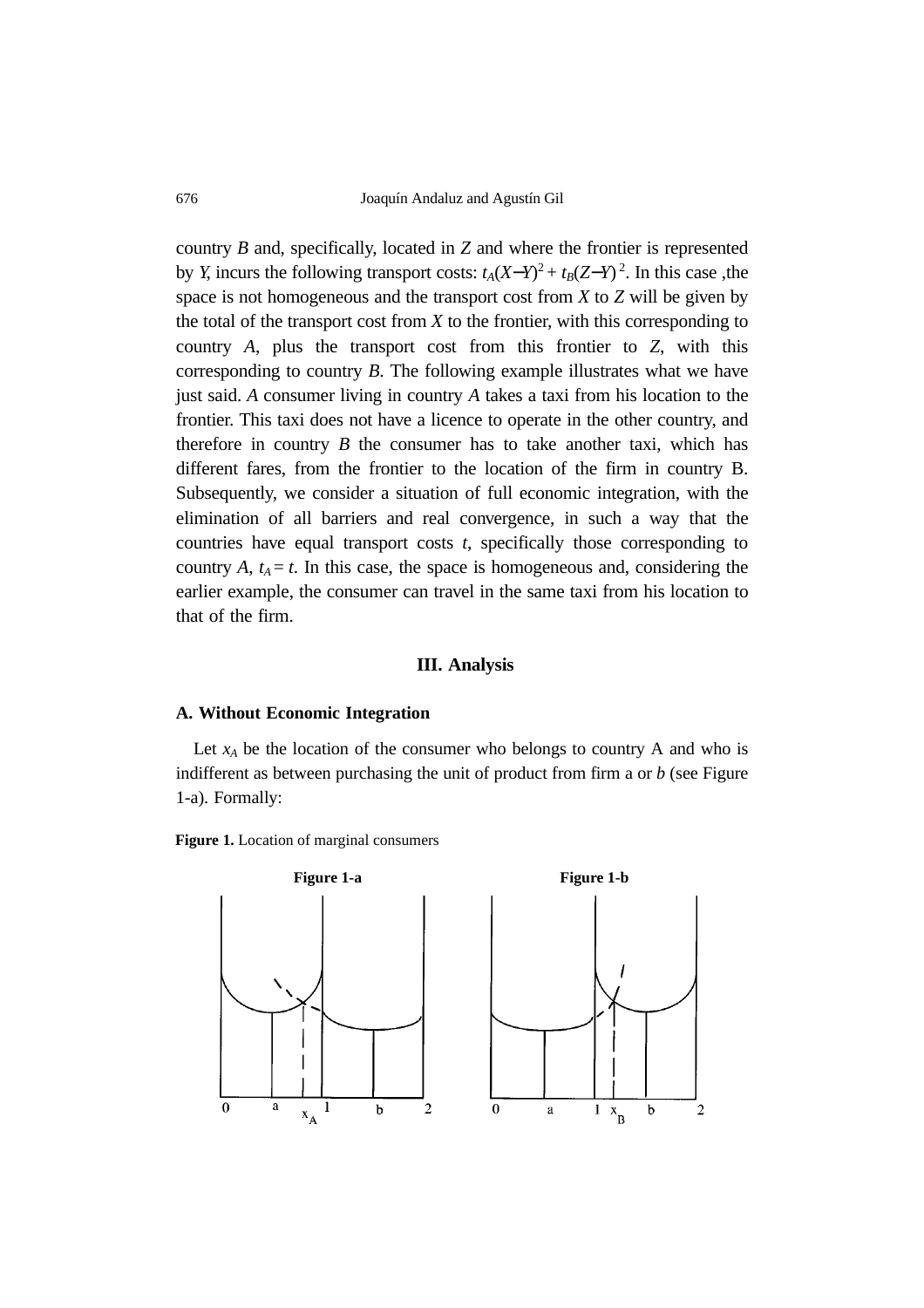Firm Location, Trade, and Economic Integration 677

$$
p_a + t_A (x_A - a)^2 = p_b + t_A (1 - x_A)^2 + t_B (b - 1)^2
$$

from which we obtain the expression:

$$
x_A = \frac{p_b - p_a}{2t_A(1 - a)} + \frac{t_B(b - 1)^2}{2t_A(1 - a)} + \frac{1 + a}{2} \tag{1}
$$

By analogy,  $x_B$  denotes the location of the consumer belonging to country  $B$ who is indifferent as between both firms (see Figure 1-b). Formally:

$$
x_B = \frac{p_b - p_a}{2t_B(b-1)} - \frac{t_A(1-a)^2}{2t_B(b-1)} + \frac{1+b}{2}
$$
 (2)

From (1) and (2) we can obtain the demand functions of the firms:

$$
D_a(p) = \begin{cases} 0 & \text{if } p_a > p_a^{max} \\ \frac{P_b - P_a}{2t_A(1-a)} + \frac{t_B(b-1)^2}{2t_A(1-a)} + \frac{1+a}{2} & \text{if } p_a^{max} \ge p_a > \tilde{p}_a \\ \frac{P_b - P_a}{2t_B(t-1)} - \frac{t_A(1-a)^2}{2t_B(b-1)} + \frac{1+b}{2} & \text{if } \tilde{p}_a \ge p_a > p_a^{min} \\ 2 & \text{if } p_a^{min} \ge p_a \end{cases}
$$

where,

$$
\tilde{p}_a = p_b + t_B(b-1)^2 - t_A(1-a)^2
$$
  
\n
$$
p_a^{max} = p_b + t_B(b-1)^2 + t_A(1+a)(1-a)
$$
  
\n
$$
p_a^{min} = p_b - t_B(b-1)(3-b) - t_A(1-a)^2
$$

$$
D_b(P) = \begin{cases} 0 & \text{if } p_b > p_b^{max} \\ 2 - x_B & \text{if } p_b^{max} \ge p_b > \tilde{p}_b \\ 2 - x_A & \text{if } \tilde{p}_b \ge p_b > p_b^{min} \\ 2 & \text{if } p_b^{min} \ge p_b \end{cases}
$$

where,

<sup>&</sup>lt;sup>3</sup>The profits functions are not quasi-concave in prices, and therefore we cannot guarantee the existence of a perfect equilibrium in sub-games. As a result, we analyse the equilibrium in prices(candidate) and determine the location tendencies. Considering these tendencies, we then determine the Nash equilibrium in prices.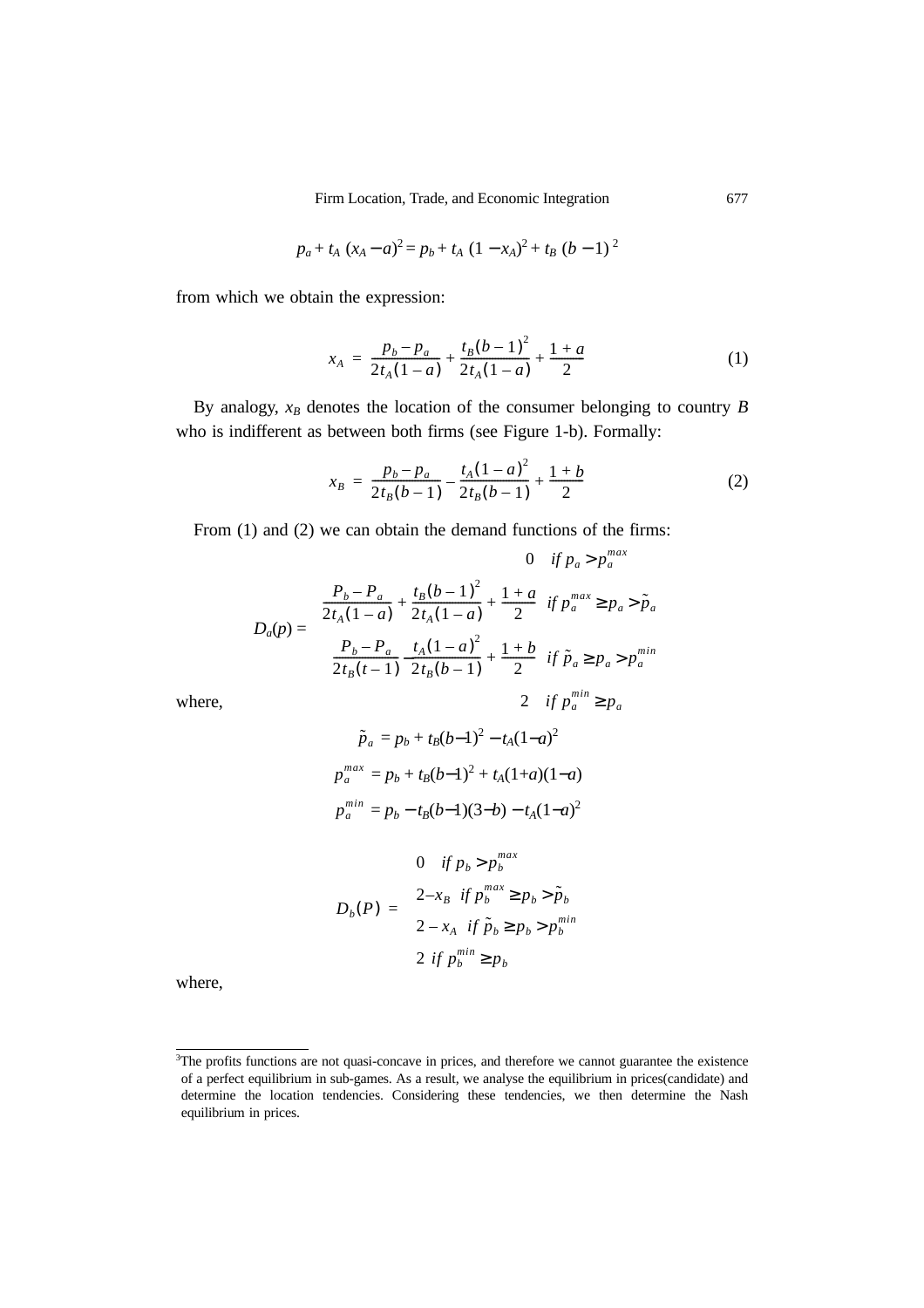$$
\tilde{p}_b = p_a - t_B (b-1)^2 + t_A (1-a)^2
$$
  
\n
$$
p_b^{max} = p_a + t_B (3-b)(b-1) + t_A (1-a)^2
$$
  
\n
$$
p_b^{min} = p_a - t_B (b-1)^2 - t_A (1+a)(1-a).
$$

Consequently, the profit functions<sup>3</sup> will take the following form:

$$
\Pi_a(p) = \begin{cases}\n0if \ p_a > p_a^{max} \\
P_a \left( \frac{p_b - p_a}{2t_A(1 - a)} + \frac{t_B(b - 1)^2}{2t_A(1 - a)} + \frac{1 + a}{2} \right) & \text{if } p_a^{max} \ge p_a > \tilde{p}_a \\
(p_a - 1_B) \left( \frac{p_b - p_a}{2t_B(b - 1)} - \frac{t_A(1 - a)^2}{2t_B(b - 1)} + \frac{1 + b}{2} \right) + 1_B & \text{if } \tilde{p}_a \ge p_a > p_a^{min} \\
2p_a - 1_B & \text{if } p_a^{min} \ge p_a\n\end{cases}
$$

$$
\Pi_b(p) = \begin{cases}\n0 & \text{if } p_a > p_a^{max} \\
P_a \left( \frac{p_a - p_b}{2t_B(b-1)} + \frac{t_A(1-a)^2}{2t_B(b-1)} + \frac{3-b}{2} \right) & \text{if } p_b^{max} \ge p_b > \tilde{p}_b \\
(p_b - 1_A) \left( \frac{p_a - p_b}{2t_A(1-a)} - \frac{t_B(b-1)^2}{2t_A(1-a)} + \frac{1+a}{2} \right) + p_b & \text{if } \tilde{p}_b \ge p_b > p_b^{min} \\
2p_a - 1_A & \text{if } p_b^{min} \ge p_b\n\end{cases}
$$

## **Price Competition**

Each duopolist establishes a mill price that maximises its profit, with the price and location of its competitor being considered as fixed.

We shall consider the following price dominion:

$$
D_{i0} = \{\tilde{p}_i\}
$$
  

$$
D_{i1} = \{p_i/p_i^{max} \ge p_i > \tilde{p}_i\}
$$
  

$$
D_{i2} = \{p_i/\tilde{p}_i > p_i \ge p_i^{min}\} \forall i = a, b
$$

In these circumstances, we can state the following lemma.

### **Lemma 1:**

With the exception of autarky, the price equilibrium  $(p_a^*; p_b^*)$ , if it exists, can only belong to the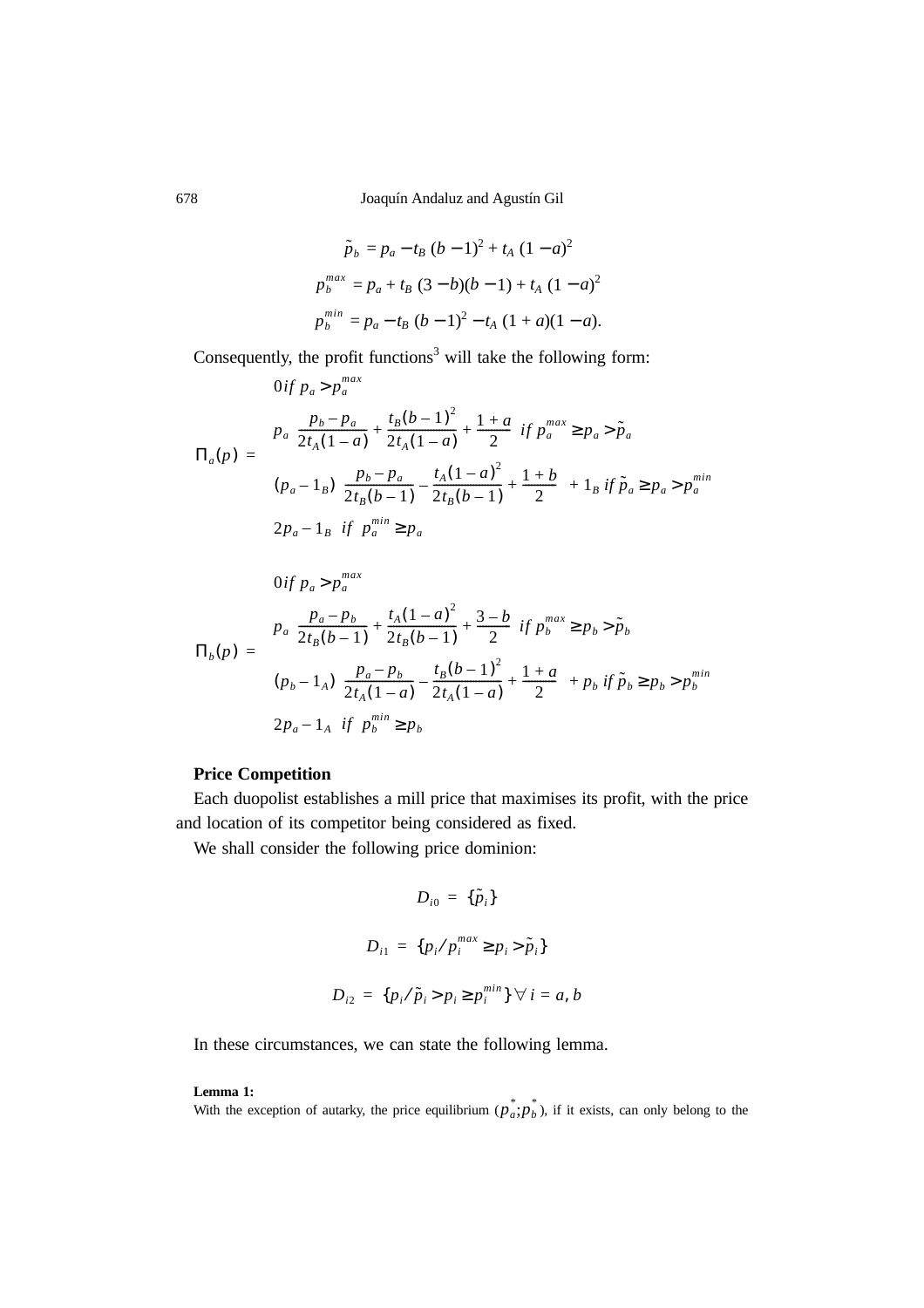dominion,  $p_a^* \in D_{a1}$  and  $p_b^* \in D_{b2}$  or  $p_a^* \in D_{b2}$  and  $p_b^* \in D_{b1}$ 

#### **Proof:.**

Once we exclude the autarky equilibrium, i.e.  $(\tilde{p}_a, \tilde{p}_b)$  there are four possible combinations: (i)  $p_q^* \in D_{a1}$  and  $p_q^* \in D_{b1}$  $(ii) p_a \in D_{a2}$  and  $(iii) p_a \in D_{a2}$  and (iv)  $p_a \in D_{a1}$  and  $p_{a_*}^* \in D_{a_2}^*$  and  $p_{b_*}^* \in D_{b_2}^*$  $p_{a_*}^* \in D_{a_2}$  and  $p_{b_*}^* \in D_{b_1}$  $p_a^* \in D_{a1}$  and  $p_a^* \in D_{b2}$ 

It can easily be confirmed that cases (i) and (ii) imply a contradiction.

Hence, we are left with cases (iii) and (iv). These correspond to situations where one country imports, while the other exports.

Given that we are interested in the products that are imported by more developed countries, let us consider the case where firm b exports to country A. In this situation the following proposition is established:

#### **Proposition 1:**

If firm b exports to country A and firm a supplies only one part of its domestic demand, the candidate Nash price equilibrium is given by:

$$
p_a^* = \frac{t_B(b-1)^2 + t_A(1-a)(5+a) + l_A}{3}; p_b^* = \frac{t_A(1-a)(7-a) - t_B(b-1)^2 + 2l_A}{3}
$$

if the condition:  $t_B (b-1)^2 - t_A (1-a)^2 + l_A < 0$  holds.

### **Proof:**

The relevant sections of the profits functions are:

$$
\Pi_a = p_a \left( \frac{p_b - p_a}{2t_A(1-a)} + \frac{t_B(b-1)^2}{2t_A(1-a)} + \frac{1+a}{2} \right)
$$
\n
$$
\Pi_b = (p_b - l_A) \left( \frac{p_a - p_b}{2t_A(1-a)} - \frac{t_B(b-1)^2}{2t_A(1-a)} + \frac{1-a}{2} \right) + P_b
$$

The first order maximization conditions define the corresponding system of equations formed by the reaction functions, whose resolution defines the price levels:

$$
p_a^* = \frac{t_B(b-1)^2 + t_A(1-a)(5+a) + l_A}{3}; \ p_b^* = \frac{t_A(1-a)(7-a) - t_B(b-1)^2 + 2l_A}{3}
$$

The said equilibrium will constitute an interior solution always provided that

$$
p_a^{max} \ge p_a^* > \tilde{p}_a y \tilde{p}_b > p_b \ge p_b^{min},
$$

which results in the satisfaction of the inequality:  $t_B(b-1)^2 - t_A(1-a)^2 + l_A < 0$  (3)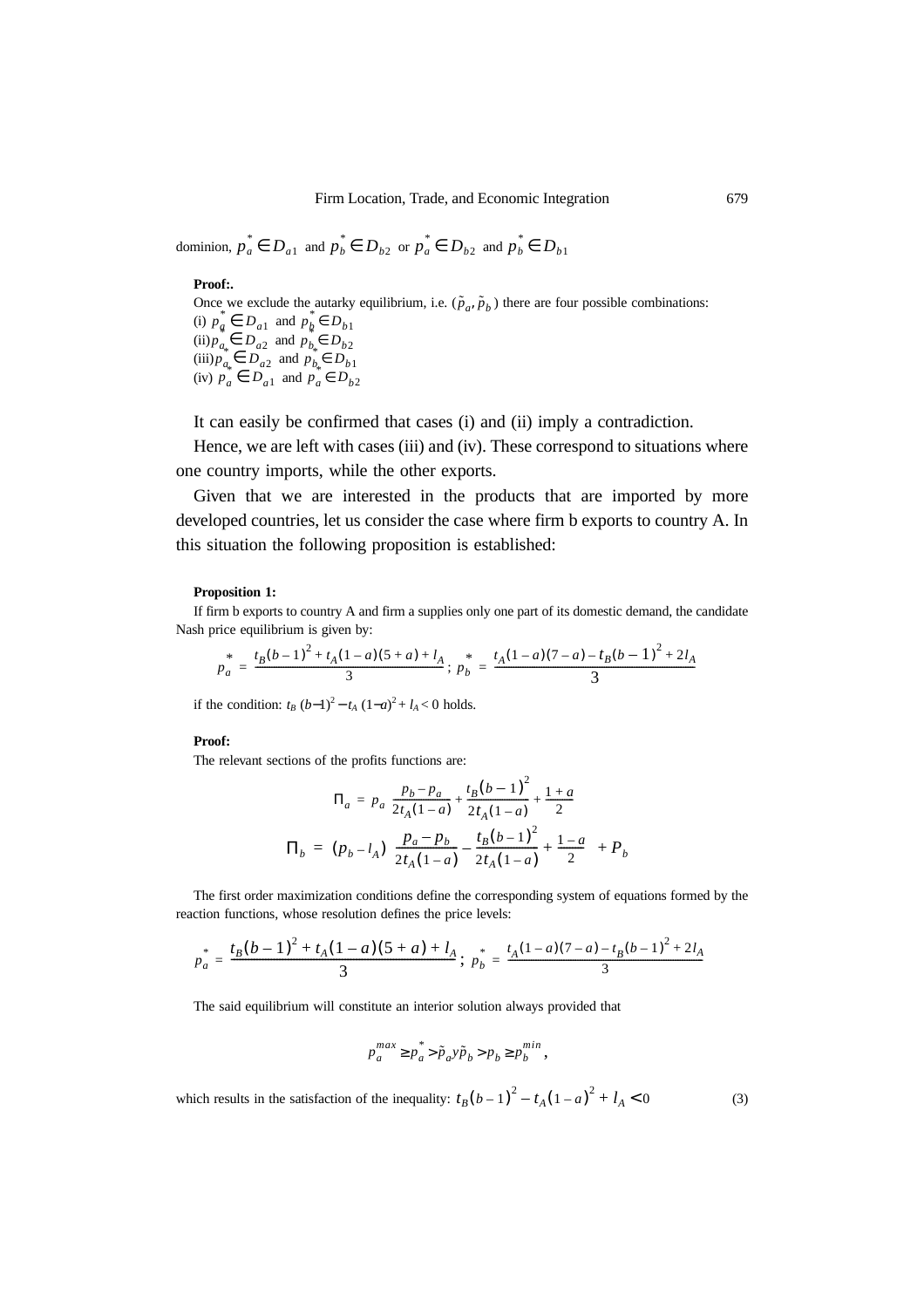### **Location Tendencies**

Substituting the prices equilibrium in the corresponding expressions of the profits functions, we obtain these functions in terms of the locations and the import duties fixed by the government of the importing country.

The profits of the firm will be given by:

$$
\Pi_a = \frac{\left[ (1-a)(5+a)t_A + (b-1)^2 t_B + l_A \right]^2}{18(1-a)t_A};
$$
\n
$$
\Pi_b = \frac{\left[ (1-a)(7+a)t_A + (b-1)^2 t_B + l_A \right]^2}{18(1-a)t_A} + l_A
$$

Differentiating the profits function of each firm with respect to its location, and always provided that the necessary condition for the existence of equilibrium in prices, expressed in (3), is satisfied, we obtain:

$$
\frac{\partial \Pi_a}{\partial a} = \frac{[(1-a)(5+a)t_A + (b-1)^2 t_B + 1_A] \times [(b-1)^2 t_B + 1_A - 3(1+a)(1+a)t_A]}{18(1-a)^2 t_A} < 0,
$$

 $\frac{\partial \Pi_b}{\partial b} = \frac{-2(b-1)t_b[(1-a)(7-a)t_A - (b-1)^2t_b - l_A]}{9(1-a)t_A} \le 0$ . Note that this derivative will be equal to zero only if *b*=1.  $= \frac{2(e^{i\theta}+i\pi)(i-\alpha)(i-\alpha)\pi_A - (e^{i\theta}+i\pi)\pi_B - (e^{i\theta}+i\pi)}{9(1-a)t_A} \leq 0$ 

Therefore, the firm located in country A will try to differentiate itself to the maximum from its rival, reaching the lower extreme of the market,  $a^* = 0$ . By contrast, firm *b* will try to capture the maximum market share, locating itself as close as possible to its competitor. This implies that its optimum location is found on the frontier between both countries,  $b^* = 1$ . The exporting firm tends to locate itself on the frontier, whilst the other firm tends to locate as far away as possible from its rival.

Furthermore, introducing these locations in condition (3), we determine the upper limit of the import duty, with  $l_A < t_A$ .

#### **Proposition 2:**

When the firm belonging to the importing country is located at the lower extreme of its market and the firm located in the other country fixes its location on the frontier, we have that:

(i) if 
$$
\frac{3l_B - 2l_A}{4} \ge t_A > l_A
$$
, or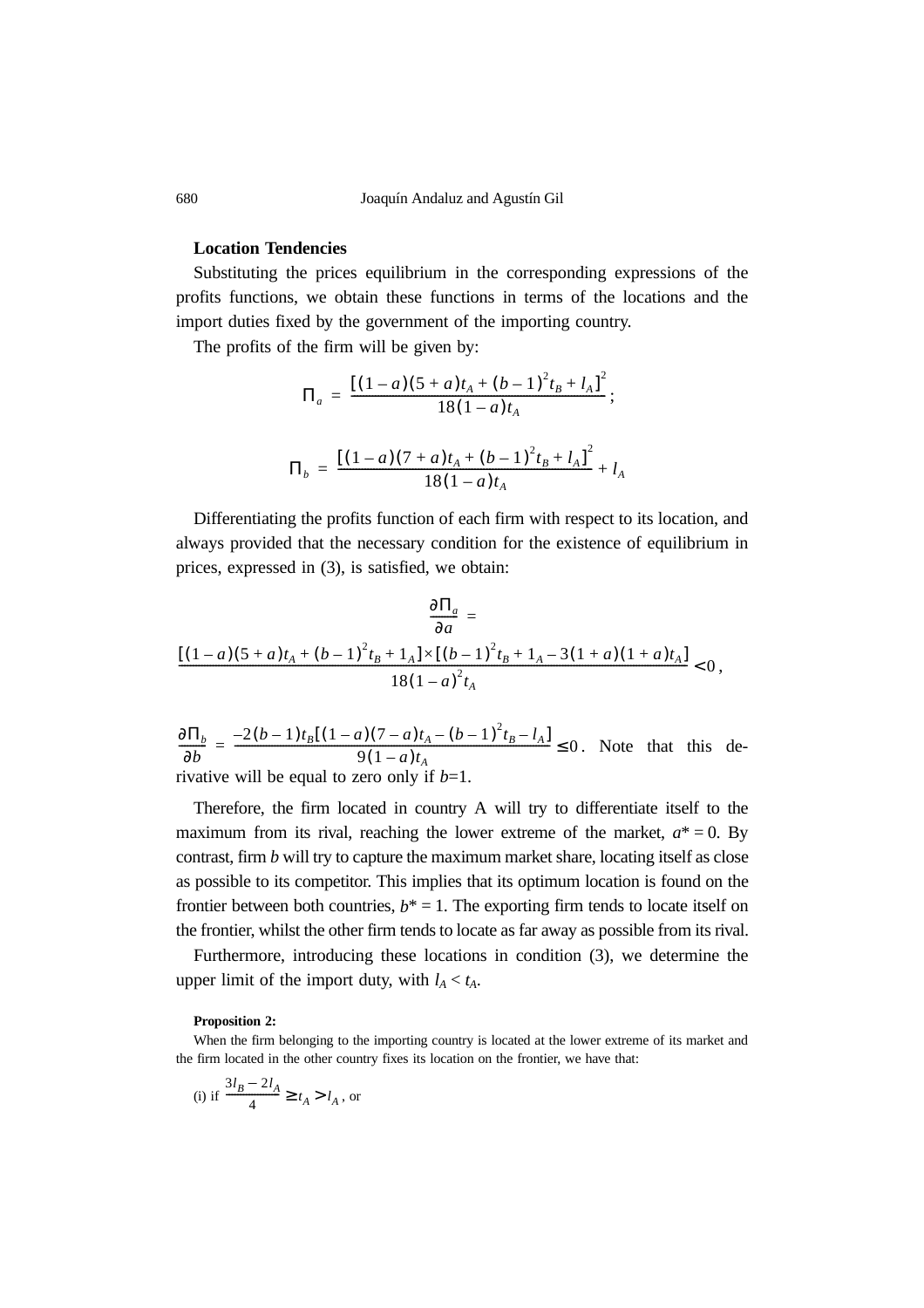(ii) if  $t_A > \frac{3l_B - 2l_B}{4}$  and where the inequality  $(5t_A + l_A)^2 \ge 6t_A(8t_A + 4l_A - 3l_B)$  is satisfied, there is a Nash prices equilibrium defined by  $[P_a^*, P_b^*] = \left[\frac{5t_A + l_A}{3}; \frac{7t_A + 2l_A}{3}\right]$ :

## **Proof:**

See the Appendix.

Note that the equilibrium price fixed by the exporting firm is higher than the price fixed by the other firm.

## **B. With Economic Integration**

We now consider a situation of full economic integration, with the elimination of all barriers and real convergence, in such a way that the two countries have equal transport costs (t), specifically, those corresponding to country A,  $t_A = t$ .

#### **Proposition 3:**

With full economic integration the firms locate at the non-neighbouring extremes, differentiating themselves to the maximum from their rival  $(a^{**} = 0, b^{**} = 2)$  and the Nash equilibrium in prices is given by  $p_a^* = p_b^{**} = 4t$ .

#### **Proof:**

See D'Aspremont, Gabscewicz and Thisse (1979), considering that the length of the line is 2.

In this case, the demand and the profits functions are concave and there is a perfect equilibrium in sub-games given for the locations  $a^{**} = 0$ ,  $b^{**} = 2$  and for the prices,  $p = 4t$ ,  $p = 4t$ . The demand of each firm is equal to 1 and the profit is equal to the price. Furthermore, the firm located in the importing country does not lose market share, but rather increases it. By contrast, the other firm does lose market share but, we will see in the following proposition, its profit increase.

Note that the convergence process implies equal prices in the two countries.

#### **Proposition 4:**

With full economic integration the prices and profits of the firms are higher than without economic integration.

#### **Proof:**

From the comparison of prices and profits, considering the condition  $1_A < t_A$ , we can easily show that  $p_i^* < p_i^{**}$  and  $\prod_i^* < \prod_i^{**}$  for  $i = a, b$ .

With full economic integration, and due to the greater differentiation, competition in prices is lower and implies higher prices and profits than in the case where there is no integration.

#### **IV. Conclusions**

In this paper we have analysed competition in both location and prices between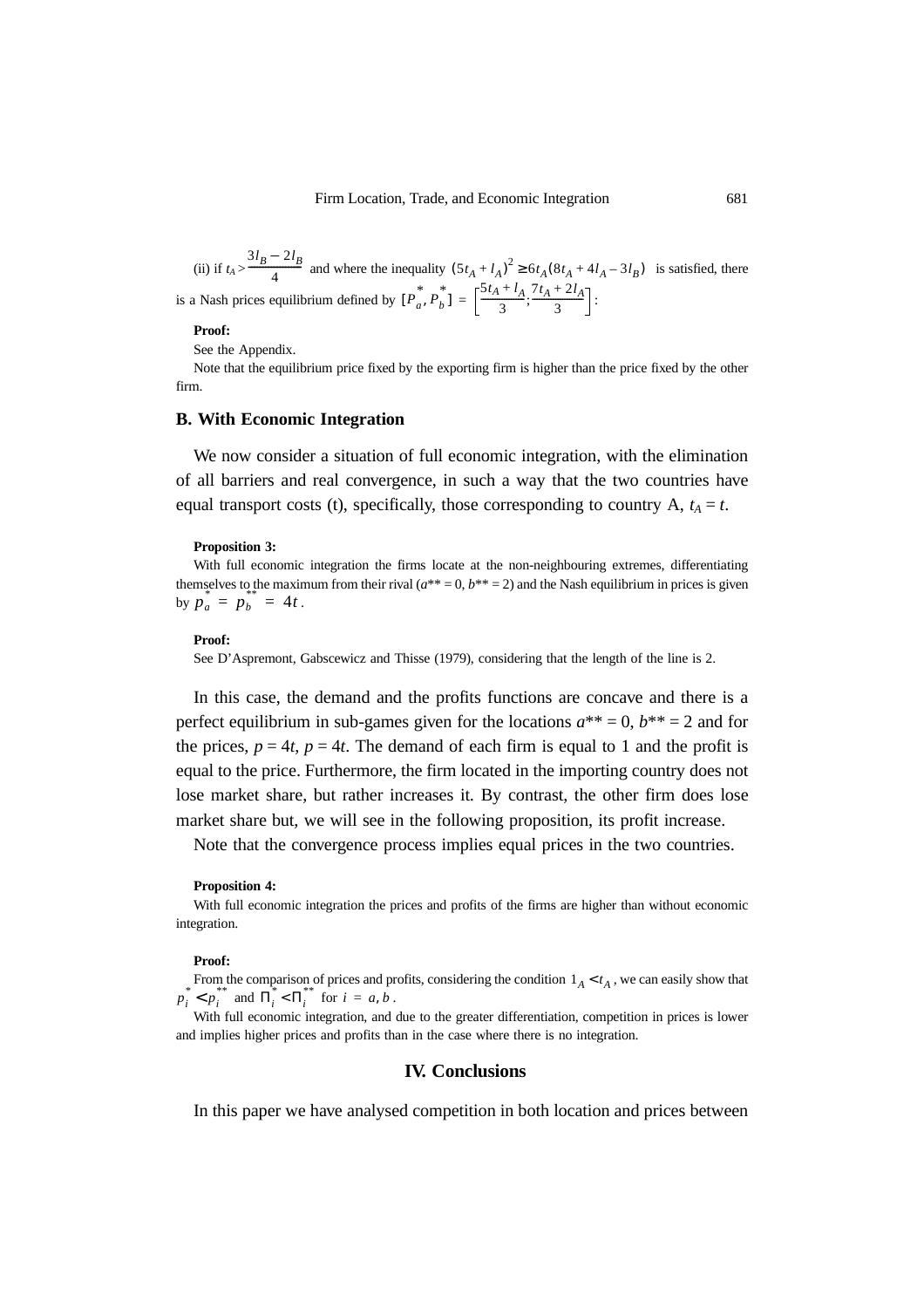two firms situated in two adjacent countries and which make a product that is imported by the more developed country. We have first assumed that there is no economic integration, in the sense that there are import duties, a frontier that supposes a barrier to the location of the firms and different transport costs (different levels of development) in each country. Subsequently, we have assumed a process of full economic integration between the countries that leads to the elimination of the import duties and of the barriers to location, as well as to convergence in transport costs.

The results make clear that the location of the firms is affected by the process of economic integration. Thus, when there are barriers to trade, the firm that exports tends to locate itself on the frontier between both countries, whilst the other firm locates at the far extreme of its country. By contrast, in the case of full economic integration, the firms tend to locate as far away from one another as possible at the non-neighbouring extremes, under the principle of maximum differentiation, in order to avoid competition in prices. As a consequence, the prices with economic integration are higher than without it, whilst such a process results in the firms' profits increasing, as compared to the situation where there are barriers to trade. Furthermore, for the firm located in the more developed country, the process of economic integration leads to an increase in its market share.

### **V. Appendix**

#### **Proof of Proposition 2:**

The existence of the Nash equilibrium in prices will be assured when neither of the firms has any incentive to unilaterally deviate from the non-cooperative solution, given the level of prices fixed by its rival. In other words, we must establish the set of conditions for which the chosen price strategy constitutes a global maximum in the profits function of each firm.

Let us begin the analysis from the point of view of firm a. Maintaining the duopolist price *b* at level  $p_b^*$ , if that duopolist locates itself in the section of demand corresponding to the situation in which it exports, it should maximise the profits function:

$$
\hat{\Pi}_a(\hat{p}_a, p_b^*) = (\hat{p}_a - l_B) \left( \frac{p_b^* - \hat{p}_a}{2t_B(b-1)} - \frac{t_A(1-a)^2}{2t_B(b-1)} + \frac{1+b}{2} \right) + l_B
$$

The first order condition  $\frac{\partial \Pi_a}{\partial \hat{p}_a} = 0$ , defines the price fixed by the firm located in country A, where: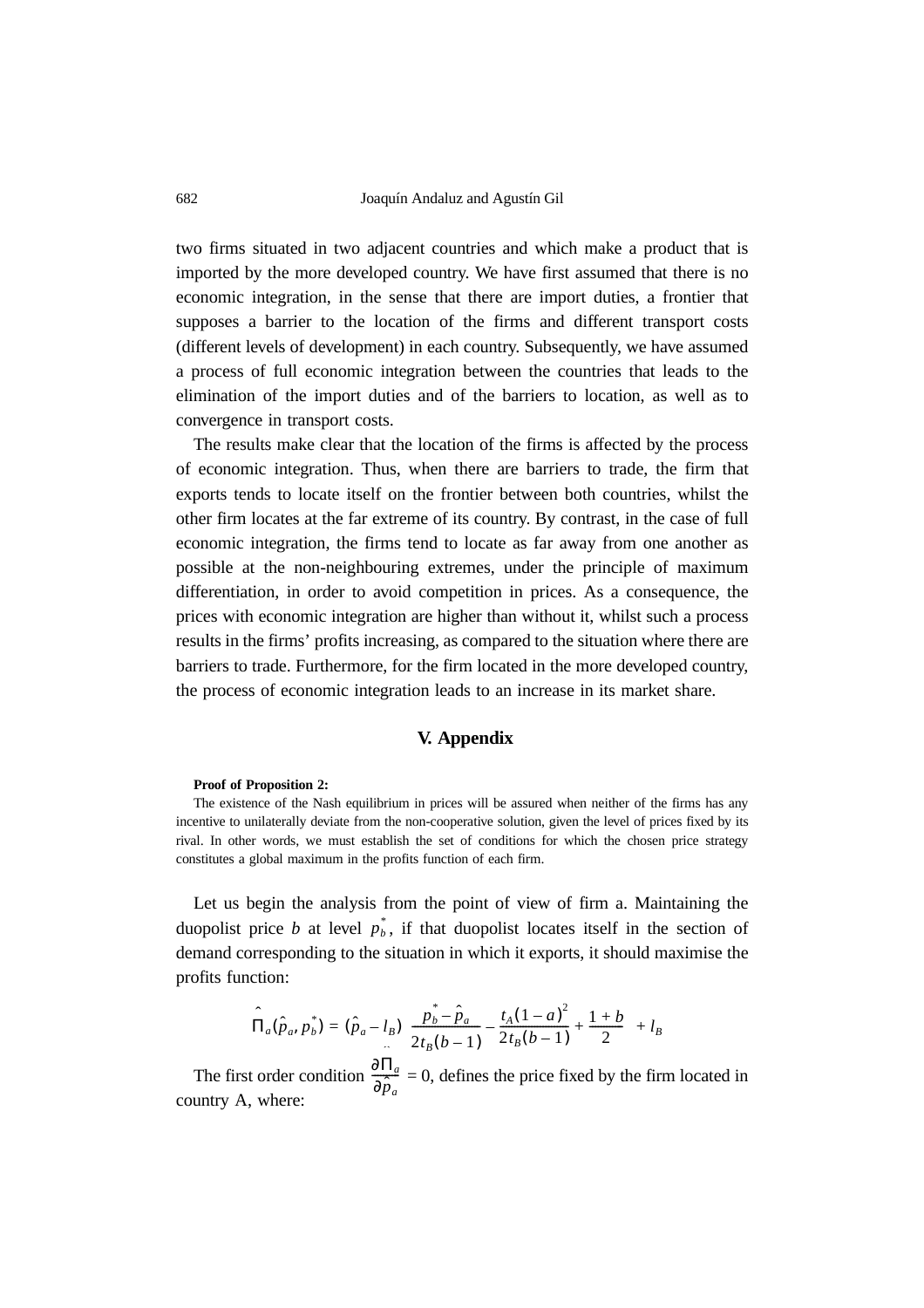

**Figure 2.** Profits of Firm a

In order for that price to represent an interior solution, the condition  $\tilde{p}_a \ge \hat{p}_a > p_a^{min}$  must be verified. Substituting  $p_b^*$  for its value, we obtain the expression:

$$
2t_A(1-a)(2+a)-2t_B(b-1)(10-b)\leq 3l_B-2l_A < 2t_A(1-a)(2+a)-2t_B(b-1)(4-b) \tag{4}
$$

Under the compliance of (4), the existence of a global maximum for firm a in the prices interval in which only one part of the national market is captured (see Figure 2-a), is given by:

$$
\frac{\left[ (1-a)(5+a)t_A + (b-1)^2 t_B + l_A \right]^2}{18(1-a)t_A} \ge
$$
\n
$$
\frac{\left[ 2t_A(1-a)(2+a) + 2t_B(b-1)(2+b) + 2l_A - 3l_B \right]^2}{72t_b(b-1)} + l_B
$$
\n(5)

Assuming that (4) is not satisfied, and as can be appreciated in Figures 2-b and 2-c, respectively, the sufficient condition of existence will be given by:

 $\Pi_a(p_a^*, p_b^*) \ge \Pi_a(p_a^{min}, p_b^*)$ , if  $\hat{p}_a < p_a^{min}$ , which correspond to the expressions: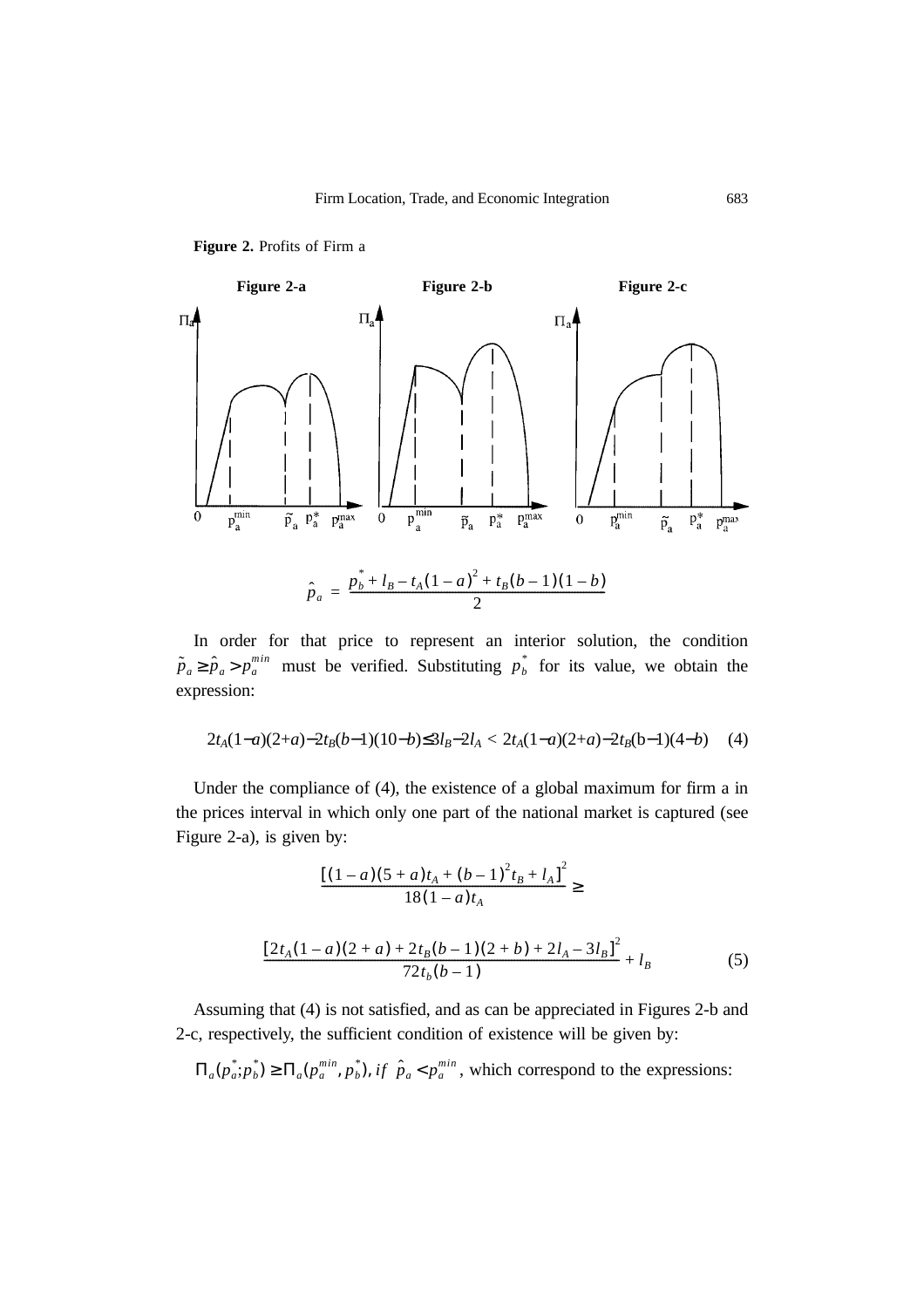$$
\frac{\left[ (1-a)(5+a)t_A - (b-1)^2 t_B + l_A \right]^2}{18(1-a)t_A} \ge \frac{2[t_A(1-a)(2+a)-2t_B(b-1)(4+b)] + 4l_A - 3l_B}{3}
$$
(6)

and  $3l_B - 2l_A < 2t_A(1-a)(2+a) - 2t_B(b-1)(10-b)$  (7)

whilst if  $\hat{p}_a \geq \tilde{p}_a$  the condition of existence of a global maximum is assured and corresponds to the expression:

$$
3l_B - 2l_A \ge 2t_A(1-a)(2+a) - 2t_B(b-1)(4-b) \tag{8}
$$

We shall apply a similar reasoning from the point of view of firm b. Maintaining the price of firm a at the equilibrium level  $p_a^*$ , if the firm located in country *B* decides to supply one part of its national market, it would try to maximise the section of its profit function:

$$
\hat{\Pi}_{b}(p_{a}^{*}, \hat{p}_{b}) = \hat{p}_{b}\left(\frac{p_{a}^{*} - \hat{p}_{b}}{2t_{B}(b-1)} + \frac{t_{A}(1-a)^{2}}{2t_{B}(b-1)} + \frac{3-b}{2}\right)
$$

The first order maximisation condition determines the price fixed by the firm,

$$
\hat{p}_b = \frac{p_a^* + t_A(1-a)^2 + t_B(b-1)(3-b)}{2}
$$

This price will constitute an interior solution always provided that the relation:  $p_b^{max} \ge \hat{p}_b > \tilde{p}_b$  is verified. Introducing the expression of the price  $p_a^*$ , we deter-

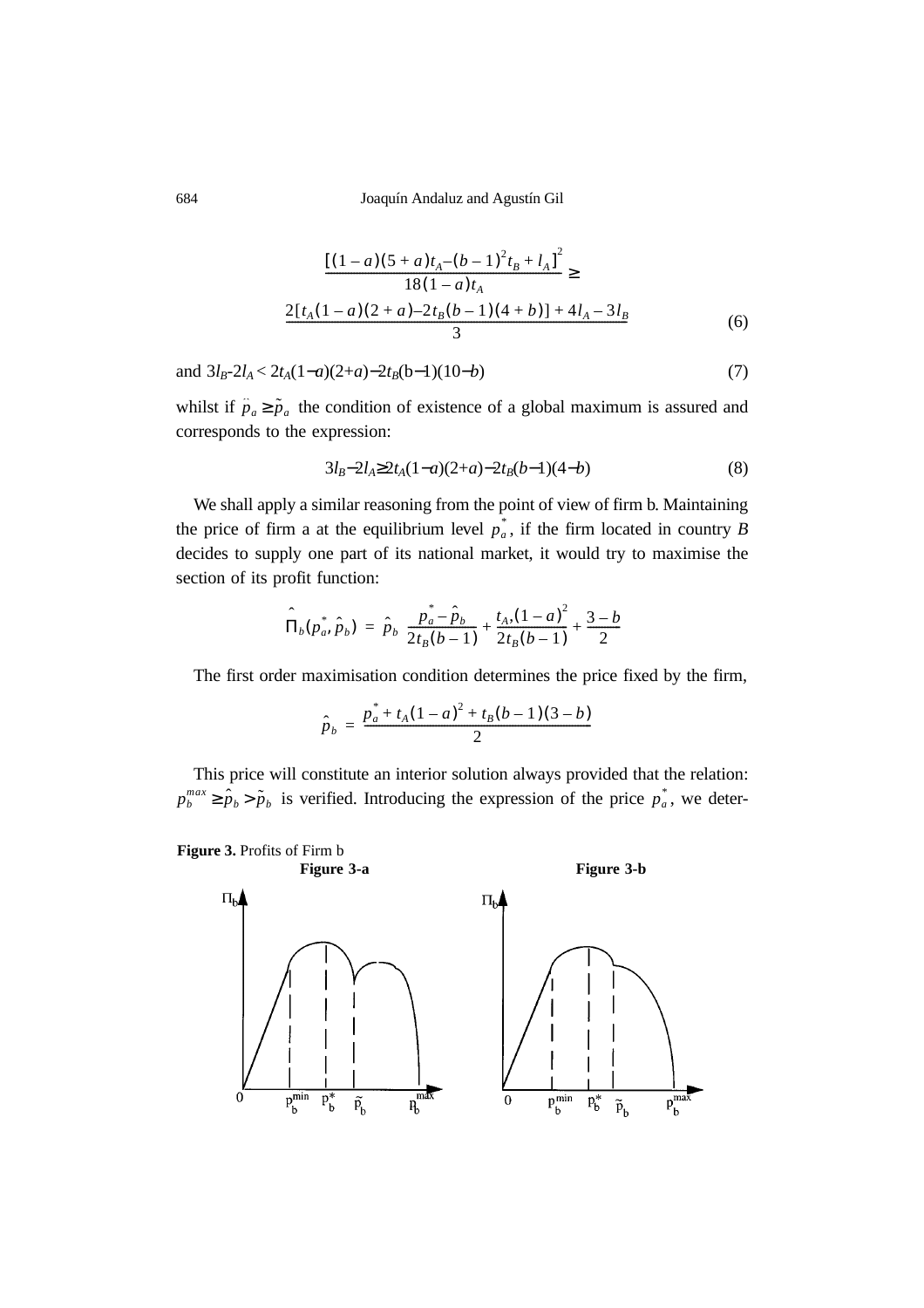mine the inequality:

$$
l_A - 2t_B(b-1)(2+b) + 2t_A(1-a)(4-a) < 0 \tag{9}
$$

If this inequality holds, as we can see in Figure 3-a, then the existence of a global maximum in  $p_b^*$  will be given by the condition:

$$
\frac{\left[(1-a)(7-a)t_A - (b-1)^2 t_B - l_A\right]^2}{18(1-a)t_A} + l_A \geq \frac{\left[2t_B(b-1)(4-b) + 2t_A(1-a)(4-a) + l_A\right]^2}{72t_B(b-1)}
$$
\n(10)

If (9) is not satisfied, in such a way that  $\hat{p}_b$  is not an interior solution (see Figure 3-b), then, given the continuity of the profits function, the existence of a global maximum in  $p_b^*$  is assured.

Substituting the locations in the conditions for the existence of equilibrium in prices relative to firm a, we can easily note that condition (4) is not complied with, from which we can deduce that the existence of a global maximum will be given by the inequalities (7) and (8).

Concentrating on the first of these, we have that if  $t_A > \frac{3l_B - 2l_A}{4}$ , the condition of a global maximum of the profits function in the section corresponding to the situation where that firm only supplies one part of its market will be determined by compliance with inequality (6):

$$
(5t_A + l_A)^2 \ge 6t_A(8t_A + 4l_A - 3l_B)
$$

By analogy, in accordance with conditions (3) and (8), if  $l_A < t_A \leq \frac{3l_B - 2l_A}{4}$ , the necessary and sufficient conditions for the existence of equilibrium in prices is perfectly assured.

Applying a similar reasoning to firm *b*, we have that for such locations inequality (9) is not satisfied, from where we can deduce the existence of a global maximum of the profits function in the interval corresponding to the situation where the firm exports to country *A*.

Finally, introducing the locations in the equilibrium prices we have:

$$
p_a^* = \frac{5t_A + l_A}{3}, \quad p_b^* = \frac{7t_A + 2l_A}{3}
$$